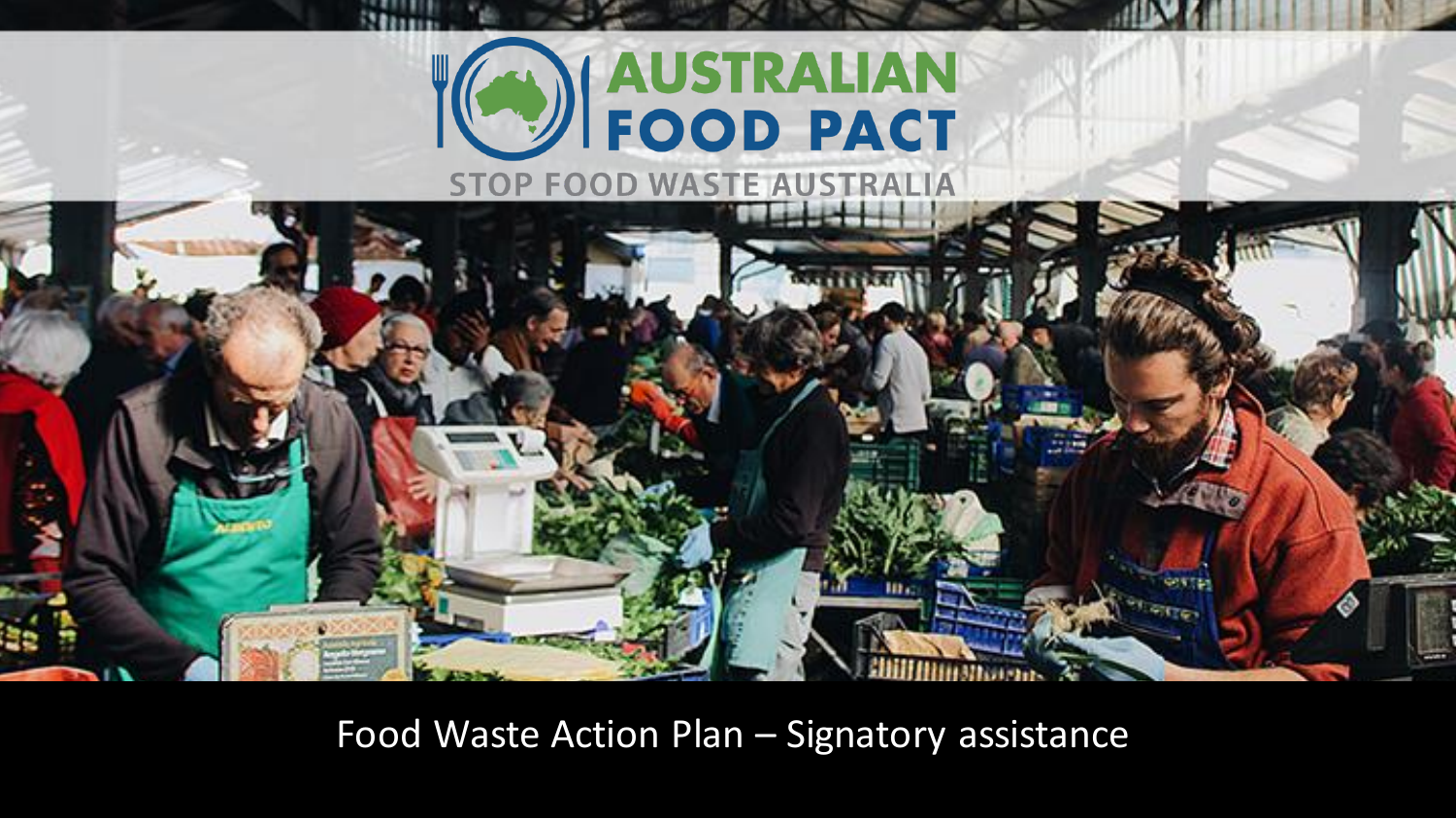### **Welcome!**



With a Food Waste Action Plan developed, a key benefit of joining the Australian Food Pact is accessing assistance to support your journey and realise the benefits of food waste reduction.

The session will cover:

- 1. An overview of the types of assistance
- 2. How to access assistance
- 3. Calendarof activity

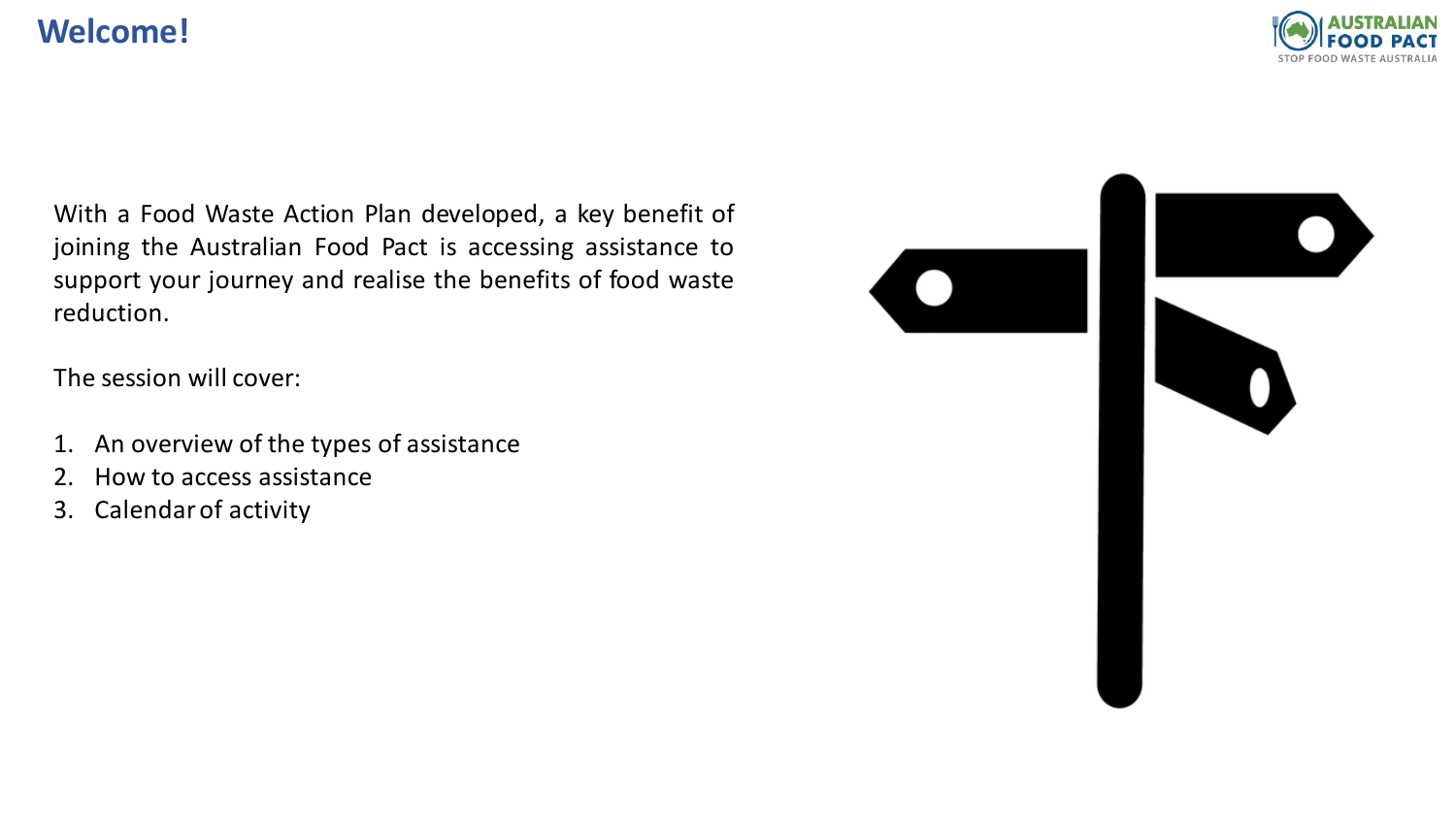### **Types of assistance**





#### **INDIVIDUAL**

Regular internal review (suggest each quarter) of action and updates of engaging in Pact activity.

### **COLLABORATIVE**

Access to signatory exclusive working groups to overcome common challenges in addressing food waste across the value chain.

## **TECHNICAL**

Access to food waste reduction guidance and assistance with adoption. Input and facilitation and working group activity. Link to Sector Action Plans.

## **NETWORKING**

Organisation and facilitation of signatory exclusive events and collaborative activity.

### **PR**

Promotion of the Pact and signatory developments and success stories. Case study content to inspire others. Link to campaign activity.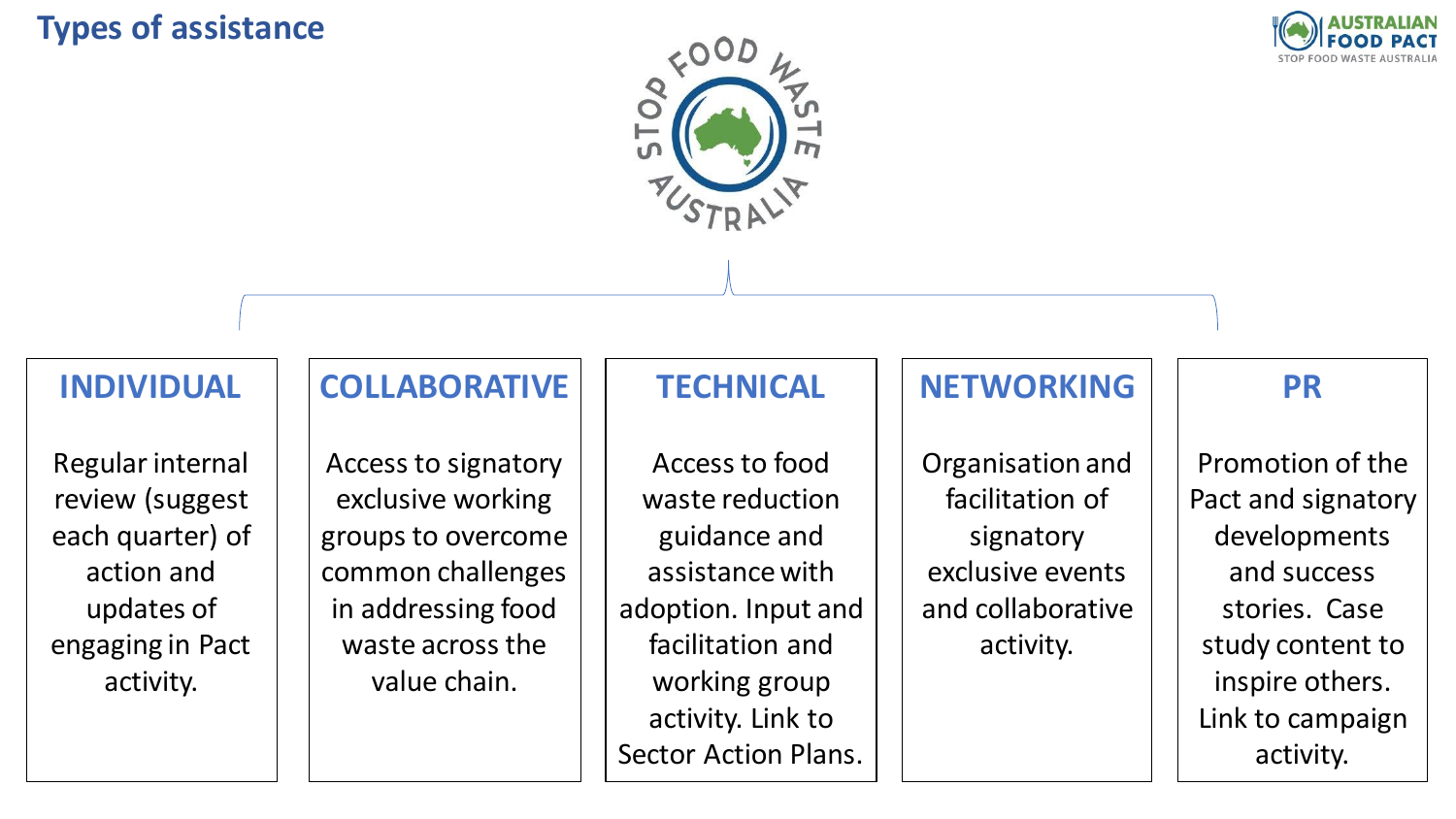#### **Accessing assistance**